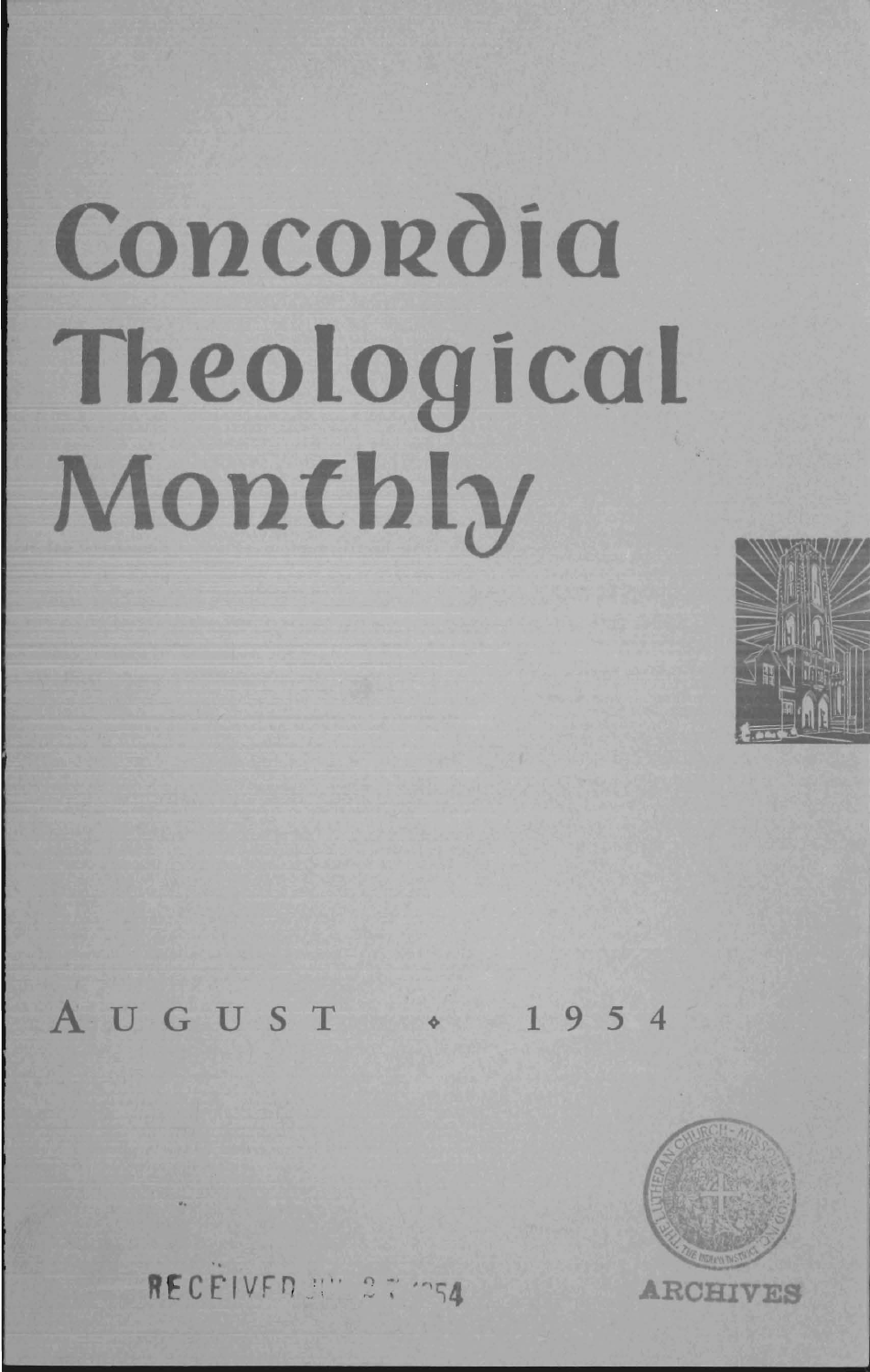### THEOLOGICAL OBSERVER

#### CHURCH UNION NEGOTIATIONS

At the present time almost a score of movements are under way in which two or more Churches are discussing the possibility of church union. In 1952 S. E. Neill published *Towafds Church Union,* 1937 to 1952, in which he presented all the basic material covering the various union movements during this period. In the *Ecumenical Review*  (April, 1954, pp. 300 ff.) J. Robert Nelson reports on the negotiations toward organic union or closer fellowship which have taken place since the publication of this study. In Ceylon five churches, chiefly of Methodist, Presbyterian, and Baptist origin, are negotiating with a view to establishing organic union. The chief obstacles to the union seem to lie in the fact that various types of the ministry are represented in the negotiating bodies. The union committee is seeking a *modus procedendi* to satisfy the divergent elements represented in the negotiating Churches. - In Iran two Churches, the Anglican and the Presbyterian, are negotiating for union. In Madagascar three different groups are attempting to unite. In North India and in Pakistan five separate groups have agreed upon a plan of church union. Here also the problem of church polity enters in very largely inasmuch as Anglicans, Methodists, and Baptists are represented in the negotiations.

In the United States negotiations are currently under way to merge several bodies which are closely related to each other. Though the American Baptist Convention (formerly the Northern Baptists) and the Disciples of Christ have very much in common and have been closely associated with each other for some time, the proposed merger is not imminent. The four Lutheran bodies that have been negotiating toward an ultimate merger are: the American Lutheran Church, the Evangelical Lutheran Church, the Lutheran Free Church, the United Evangelical Lutheran Church. The three largest Presbyterian bodies are currently studying the *Plan of Union,* a comprehensive statement of Reformed doctrine and polity. The Churches involved are the Presbyterian Church in the USA (Northern Presbyterians), Presbyterian Church in the US (Southern Presbyterians), and the United Presbyterian Church. The Methodist Church and the Protestant Episcopal Church have also been discussing a possible union, but at present have apparently not progressed very far beyond the point of studying the rites and ceremonies used by both churches. The proposed union which mystifies a Lutheran is the contemplated merger of the Con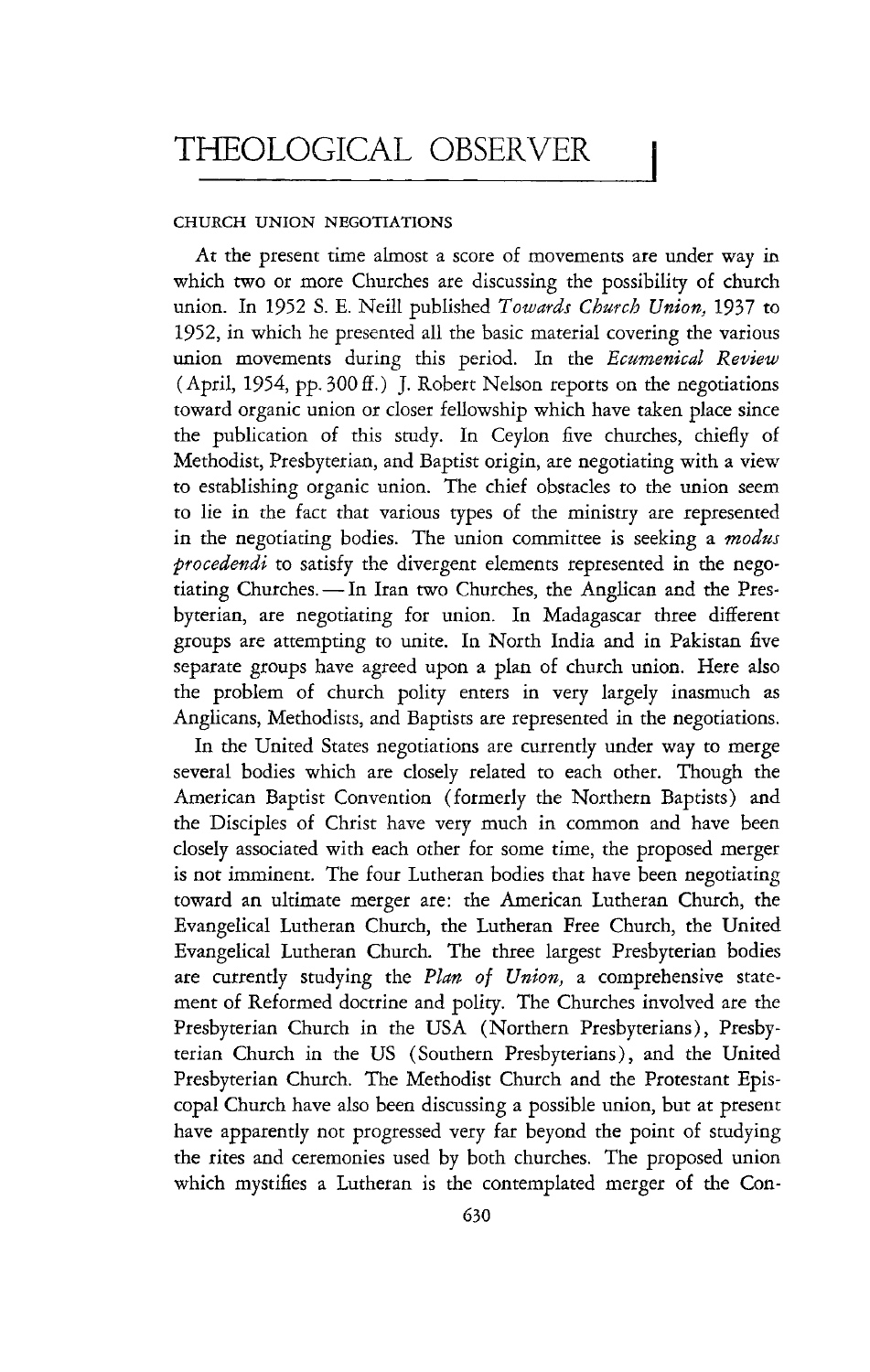gregational Christian Churches and the Evangelical and Reformed Church. It must be kept in mind that the former body is known for its liberalism. In fact, the Christian Churches which united with the Congregational Churches were formerly known as Unitarian Baptists. The Evangelical and Reformed Church is a merger of the former Evangelical Synod, which has its roots in German Lutheranism, and the German Reformed Church.

In the second part of his report the author mentions the negotiations which are under way to establish a closer fellowship between various groups in Australia, Great Britain, Scotland, New Zealand, and in the United States. He reports the negotiations between the small American Evangelical Lutheran Church and the United Lutheran Church in America as well as the negotiations between the American Lutheran Church and The Lutheran Church - Missouri Synod. The author does not mention the intersynodical discussions between the two Lutheran bodies in Australia.

While the World Council of Churches has consistently followed its constitution in refraining from initiating any church union, the fact remains that the Ecumenical Movement, which culminated in the formation of the World Council of Churches, has given speed and impetus to many of the church union negotiations which are under way. At the same time history shows that practically every attempt to unite the Churches has only led to the addition of one or more church bodies to the existing number of separate organizations. If ever, this is the time when the Lutheran Church must take its confessions seriously and by word and deed demonstrate to the Christian Church that true Church unions are possible only on the basis of doctrinal unity. The state of the state of the state of the state of the state of the state of the state of the state of the state of the state of the state of the state of the state of the state of the state of t

#### THE BIBLE IN ROMAN CATHOLIC AND PROTESTANT THOUGHT

In Protestantism the Bible is the first, final, and only source of divine truth. For Roman Catholics, the final authority of divine truth is the Church (Roman Catholic) and not the Bible, not even tradition.

The differing consequences of these two differing attitudes toward the Bible may not always be apparent. But they are as real as they are inevitable. I may be permitted to relate a personal experience. Recently I conferred with a Roman Catholic monseigneur regarding the use of the Bible in ritualistic meetings of fraternal orders. We agreed that in such meetings the Bible is out of place. But our reasoning differed. I told Father-that by giving prominence to the Bible in their meetings, by having it lie open on the altar, by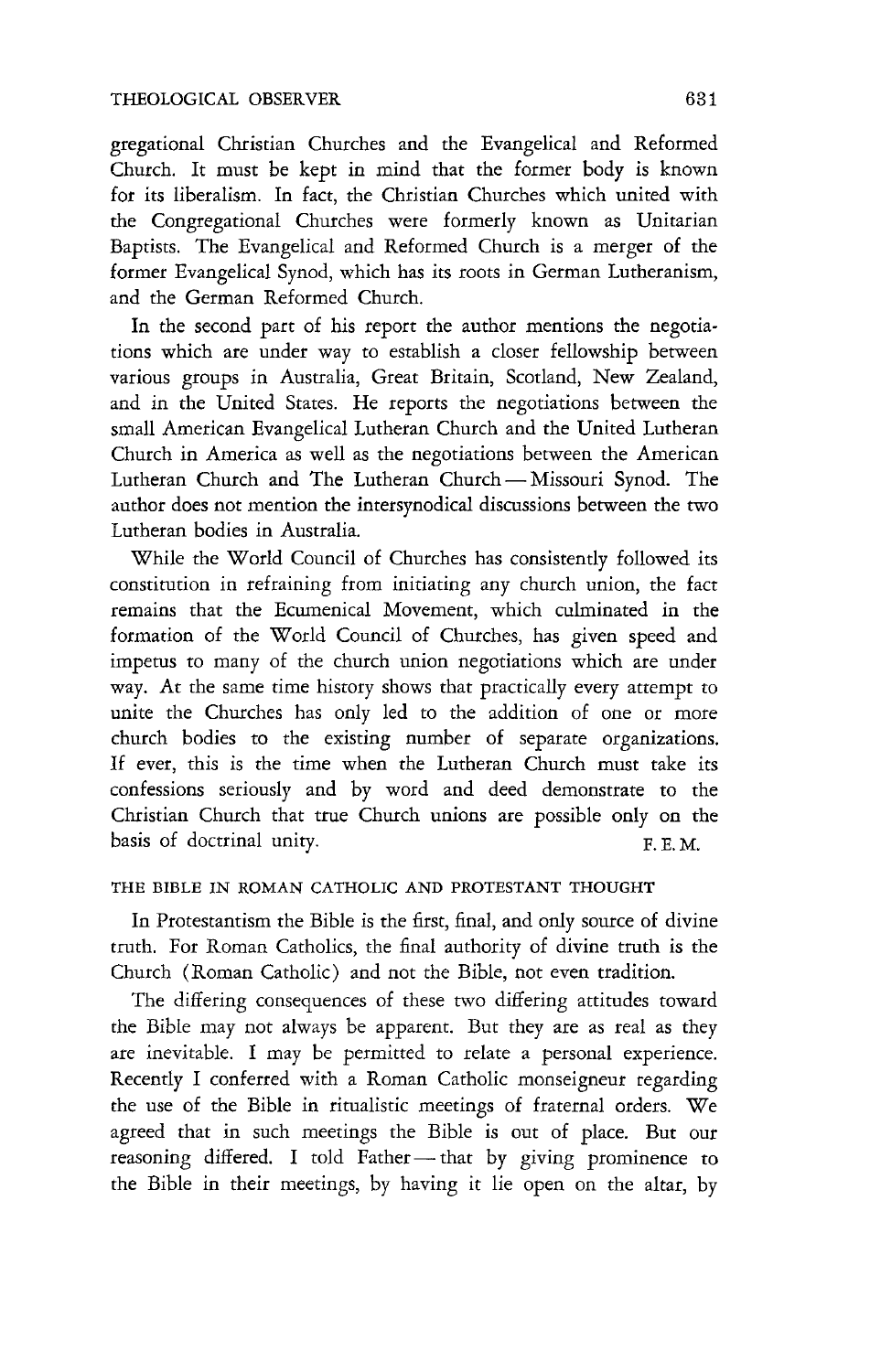having candidates take an obligation on the Bible, by having chaplains offer prayer, by having the lodge sing religious hymns, these orders were, at the minimum, simulating a religious worship in spite of their protestations to the contrary, and they ought, therefore, eliminate these religious features from their lodge meetings. But Fatherargued, "Indeed, the Bible has no place in such meetings. If a Bible is to be used at all, it ought to be the Douay version. But, seriously speaking: for Protestants the Bible is the source and symbol of religious authority. It is not that for Roman Catholics. For them the source and symbol of religious authority is the Church."

Because of their differing attitude toward the degree of prominence to be accorded the Bible, Roman Catholics and Protestants differ also in their exegetical approach to the Bible. To this basic difference Dr. T. F. Torrance calls attention in the March issue of the *Scottish*  Journal of Theology. Dr. Torrance states the difference so effectively that we are reporting his analysis in full. We are also, however, adding his reminder which Protestant exegetes will do well to bear in mind.

The Roman Church has nothing that it can set beside the massive *Theologisches Worterbuch zum Neuen Testament .* ... It is not lack of industry among Roman scholars, although they were admittedly late in coming into the field of modern Biblical studies. It is due to the fact that for them the interpretation of Holy Scripture is altogether bound up with the historical consciousness of the Church, for it is only in the evolution of that consciousness that the exegesis of a text is found to be unfolded. A theological dictionary of the New Testament would mean for them not only a semantic and hermeneutic study of the theological terms used in the Scriptures but a historical study of the enlarged sense these terms have acquired in the fermented growth of the mind of the Church. Roman Catholic concern in the history of the exegesis of a Biblical passage is not so much to get at the original meaning and revelatory import of the passage, though that is even for them a necessary starting point, but to read off the authoritative truth from the Church's historical consciousness.

It is becoming increasingly clear, that this historical study of exegetical interpretation is no less important for the Evangelical Church, but for quite a different reason: in order to prevent us from reading into Holy Scripture the ideas which we unconsciously absorb in our day and generation, and to free Biblical scholarship from the bondage of the traditions of men. What could be more helpful here than a historico-critical study of exegetical interpretation in order that our own exegesis by being compared with that of other generations may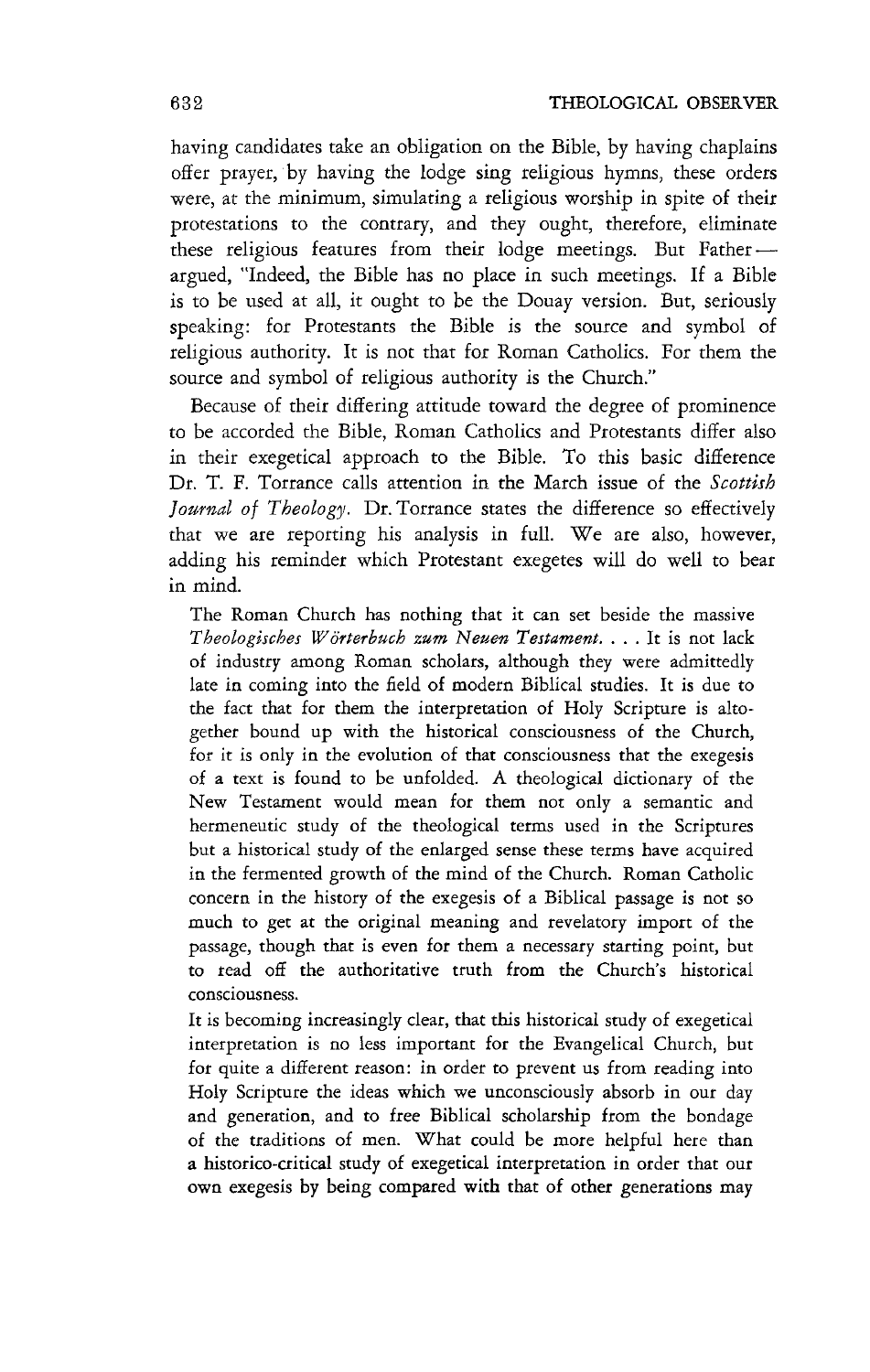be submitted to ruthless questioning and robbed of its alien presuppositions? It is through such an awakening to our own unconscious conceptions that we can let the Bible speak to us objectively and learn to conform our thinking to its message. P.M.B.

#### BRIEF ITEMS FROM "RELIGIOUS NEWS SERVICE"

*New Delhi.* - Prime Minister Jawaharlal Nehru told the Lower House of Parliament here that the government is not in favor of increasing the number of missionaries in the country.

He also indicated that missionary activities in border areas would be restricted.

The Prime Minister's comments were in reply to criticisms that foreign missionaries, especially Americans, were allowed to conduct activities in Uttar Pradesh state on the Indo-Tibetan border.

The claim was made that some of the missions owned immovable property and extensive farm lands beyond the forbidden "inner line." This "inner line" is the farthest limit prescribed by the Uttar Pradesh government beyond which no foreigner is allowed to go without permission from the authorities.

While Mr. Nehru referred primarily to missionary activity in border areas, he said that in other areas local problems also were made difficult "by the presence of an excessive number of missionaries."

The government regards this question as a political problem and not a religious one, Mr. Nehru said. He declared that Christianity is a respected religion in India, and the good work of missionaries in public health and education is appreciated in the country. But he added that the presence of foreigners, particularly in border areas, is looked upon with suspicion.

*New York.* - Distribution of Scriptures in the United States increased by 140 per cent over the past five years and reached an all-time high of 9,726,391 volumes during 1953, it was reported here at the 138th annual meeting of the American Bible Society.

In 1948, a five-year program was adopted to double the domestic distribution of Scriptures, which that year amounted to 4,047,915 volumes. In 1953, the goal was met and exceeded by 40 per cent.

Of the total number of volumes distributed in the U. S., 509,298 were whole Bibles, 815,732 were Testaments, and 8,401,361 were portions of the Bible. In addition, chaplains distributed 1,301,145 Scriptures to members of the Armed Forces and veterans.

Paterson, N.J.-The Rutherford (N.J.) Board of Education and the Gideons International have jointly appealed to the United States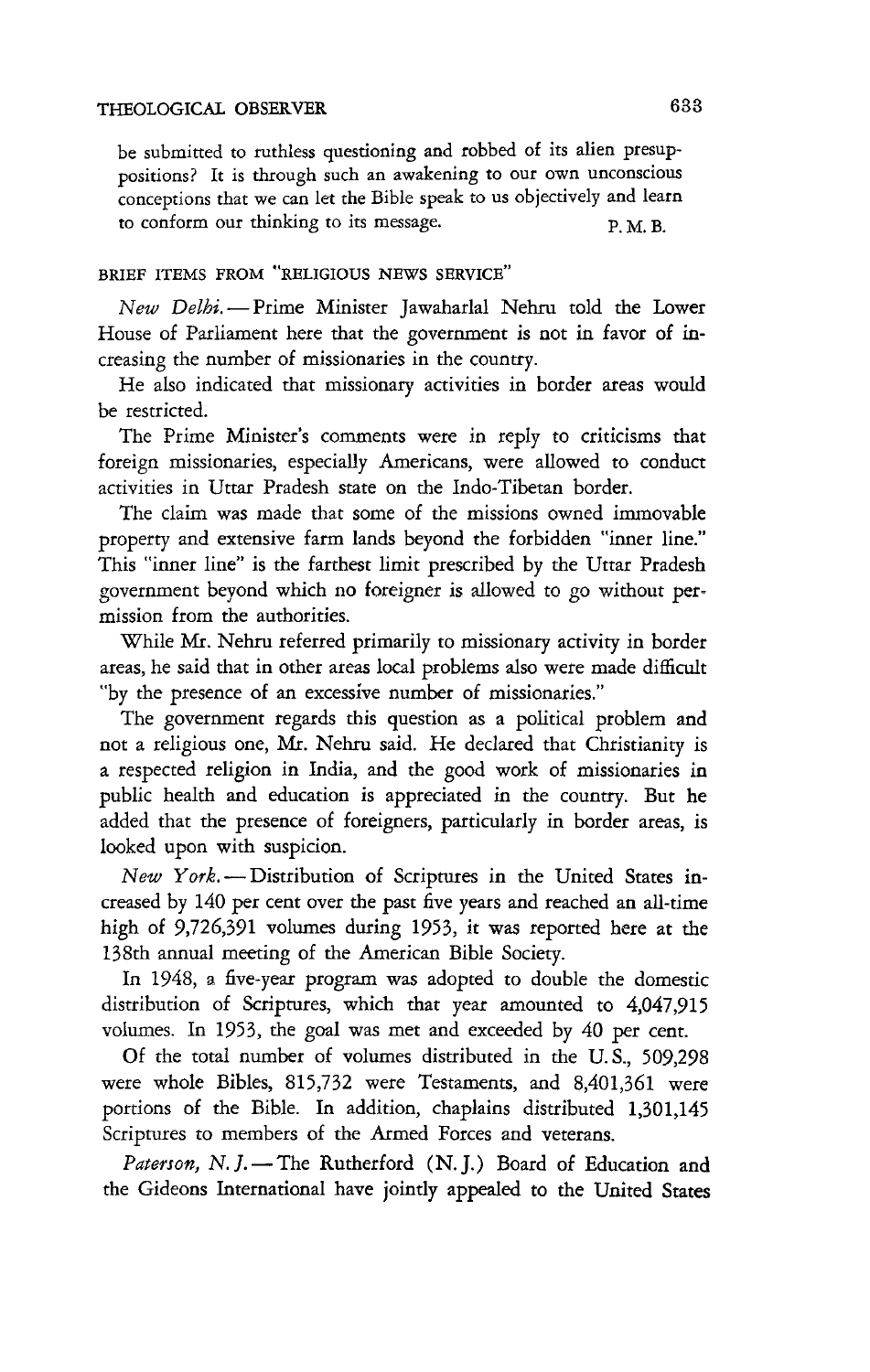Supreme Court to review the New Jersey Supreme Court's ruling last December that distribution of Gideon New Testaments to Rutherford public school children is unconstitutional.

*New Delhi.* - One hundred and nine American missionaries have been refused permission to enter India in the past two years, a high government official disclosed in Parliament.

Deputy Home Minister Balwant Nagesh Datar gave the figure at question time in the Council of States. He refused, for the present, to say whether an American missionary had been arrested on a charge of spying.

Mr. Datar said 789 U. S. missionaries had been approved for entry in the two-year period.

Applications of the 109, he added, were rejected on the ground that their services "were not required." Some had stated that they wanted to propagate religion, he said.

A year ago, Mr. Datar and the Home Minister, Kailash Nath Katju, announced it was government policy to limit evangelical work to natives. Foreign missionaries who were being admitted, they said, understood that their proper roles in India were in educational, medical, philanthropic, agricultural, and social-uplift work.

Christian religious leaders immediately protested the policy. Since then additional comments by government officials have served only to confuse the issue of whether foreign missionaries are allowed to evangelize and proselytize.

The government's attitude has undoubtedly been influenced by the frequent charges made by members of Parliament that foreign missionaries have mixed in Indian politics.

Such charges, aired again at the question period, led to Mr. Datar's disclosure of the figures concerning American missionaries whose applications for admission had been rejected.

He reported that 533 applications had been received from U. S. missionaries in the fiscal year 1952-53 and 365 in 1953-54.

Of the 533, he said, 55 were rejected, and of the 365 exactly 54 were turned down.

Mr. Datar said most of the missionaries had come to India for "educational, medical, relief, social, and evangelical work."

The question on espionage was raised by a member who asked whether an American missionary working in Bharat Sewak Samaj had been arrested for spying.

Mr. Datar said he would require prior notice to reply to such a query.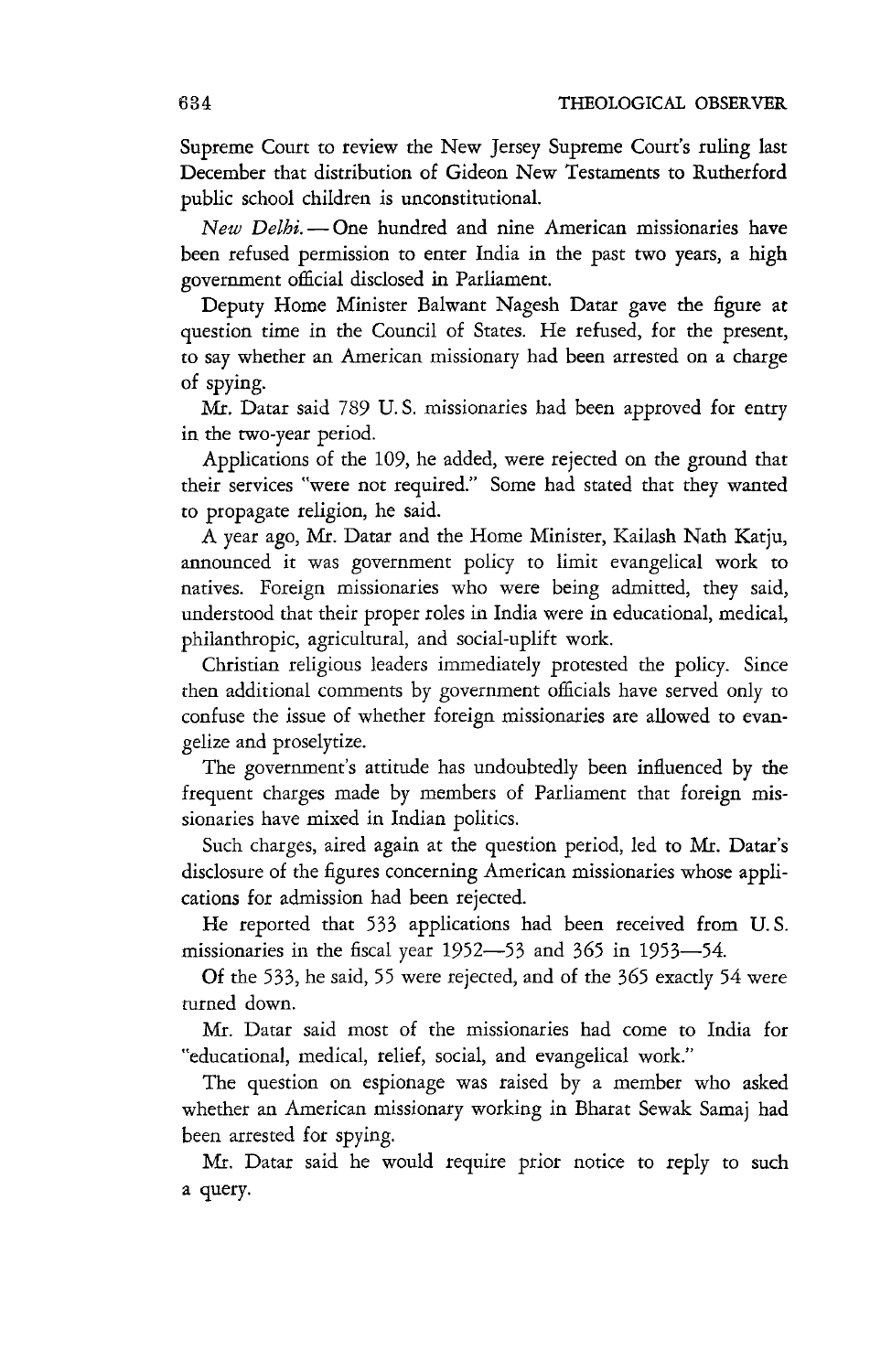Another question which went unanswered sought to discover whether any missionaries had been found maintaining liaison with United Nations observers.

Some of the queries were answered by Dr. Katju. The Home Minister said there were nine foreign missionaries presently operating in Jammu and Kashmir.

He added that Parliament would be given information he was now collecting as to the nationality of these missionaries and as to the question whether any new missions had been started in the area since 1947, the year of India's partition.

Dr. Katju said he had no information as to whether any of the missionaries were indulging in pro-Pakistan propaganda. He gave the same reply to a question whether the missionaries were collecting signatures from Kashmiris asking the U. N. to give Kashmir an independent status.

Mr. Datar was asked whether it was true that Lutheran missionaries in the Sundergarh district of Orissa had been found fostering political discontent among the district's tribal peoples.

The Deputy Minister said two reports concerning the work of these missionaries had been received recently. But he declared it would not be in the public interest to disclose their contents or the action contemplated by the government.

*Bombay.* - Orthodox Hindus in the Poona area near here launched a passive resistance movement designed to oust foreign missionaries from India.

It is known as the "Quit India" movement, and its supporters plan to hold demonstrations at missionary centers.

One such demonstration was scheduled for Kedgaon, a village near Poona, where there is a Protestant mission for widows and fallen women.

New York. - Plans for the formation of a United Lutheran Church in Japan were agreed upon in principle at an All-Lutheran Free Conference in Tokyo, it was reported here.

The news bureau of the United Lutheran Church in America said a plan of organization approved by the Japan Evangelical Lutheran Church was submitted to the conference.

It provides for one Lutheran Church in Japan, united in a federation or national council, one ministerium, ordination by the Church, a central budget supported by all groups, and a confessional statement by the newly formed Church on the doctrine of the Word.

Committees were appointed to draft a constitution and by-laws for